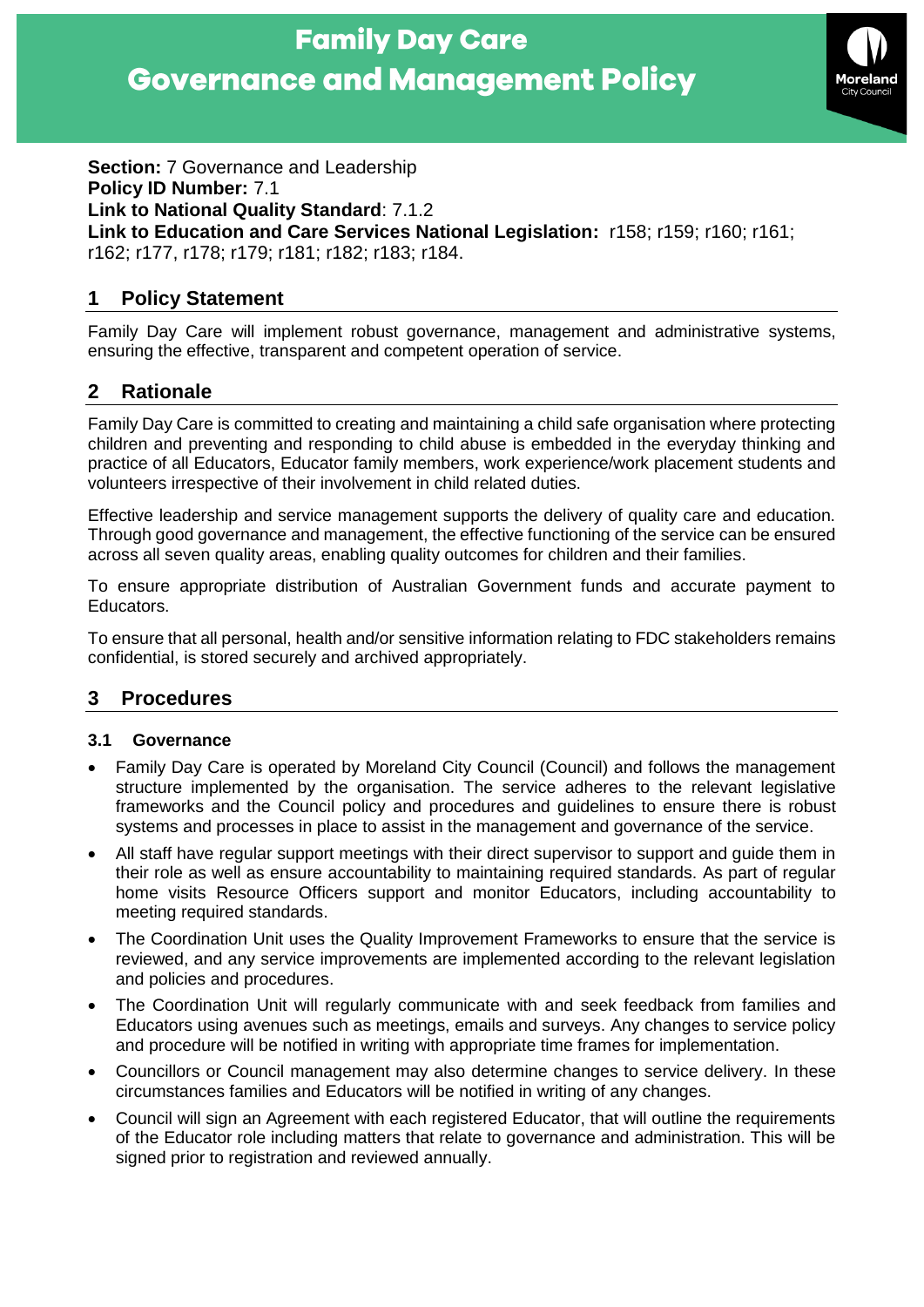

## **3.2 Administration of Child Care Subsidy**

- Family Day Care will use a software system approved by the relevant Australian Government Department to administer the service including Child Care Subsidy (CCS) and adherence to Family Assistance Law.
- Coordination Unit staff and Educators are trained in the use of the software system to ensure accurate records are kept.
- Educator payments are administered using the software system. Checking processes are in place to approve and make payments and this is managed by administration staff, the Children's Services Coordinator and relevant members of the Council's Finance Department.
- Educators and families are provided written information outlining CCS and family payments.
- Anyone who is concerned about fraudulent or illegal use of CCS can report this to the Australian Government at [tipoffline@dese.gov.au](mailto:tipoffline@dese.gov.au) or 1800 664 231.

#### **3.3 Confidentiality**

- The Coordination Unit staff and Educators will maintain the security and confidentiality of all personal, health and/or sensitive information relating to all FDC Stakeholders in accordance with Privacy Laws and Moreland City Council Privacy Policy.
	- o Personal and/or health information may be released when required by law, for example, to State or Federal authorities, or Child Protection agencies or for a child's safety, for example if emergency services are in attendance. In other circumstances written permission may be sought to disclose information.
- Educators will not discuss any personal or sensitive information disclosed to them with anyone except the appropriate Coordination Unit staff.
- The Coordination Unit staff will provide all Educators, prospective Educators and families with the Parent Information Handbook, providing information about privacy within FDC. The Educator Agreement also outlines these requirements.

### **3.4 Record Keeping**

- The Coordination Unit will implement systems to ensure all records required by legislation are created, updated as appropriate and stored according to practices described by the Privacy and Data Protection Act 2014 (Vic) and the Health Records Act 2001 and Council's records management policies and procedures.
- The Coordination Unit staff will ensure all staff, Educator, children and family records are stored in a safe and secure manner, prohibiting unauthorised access by others. Digital records are password protected and/or have restricted access and written records are kept in a locked area.
- Educators will ensure all records they keep in relation to children and families are stored in a safe and secure manner, prohibiting unauthorised access by others.
- Educators and Families are required to keep all information up to date to ensure all information is true and correct. Records can be updated at any time there is a change and the Coordination Unit will also provide regular prompts to update certain information. Upon receipt of relevant information, the Coordination Unit will amend the appropriate record/s.
- Educators and families can access their records through Council's Freedom of Information process. Any requests for records to be released are to be made through the appropriate Council Department.
- Educators will forward all family or child records to the Coordination Unit once a child and/or family leaves care. These records will be stored and/or archived according to Council policy and legislative requirements.